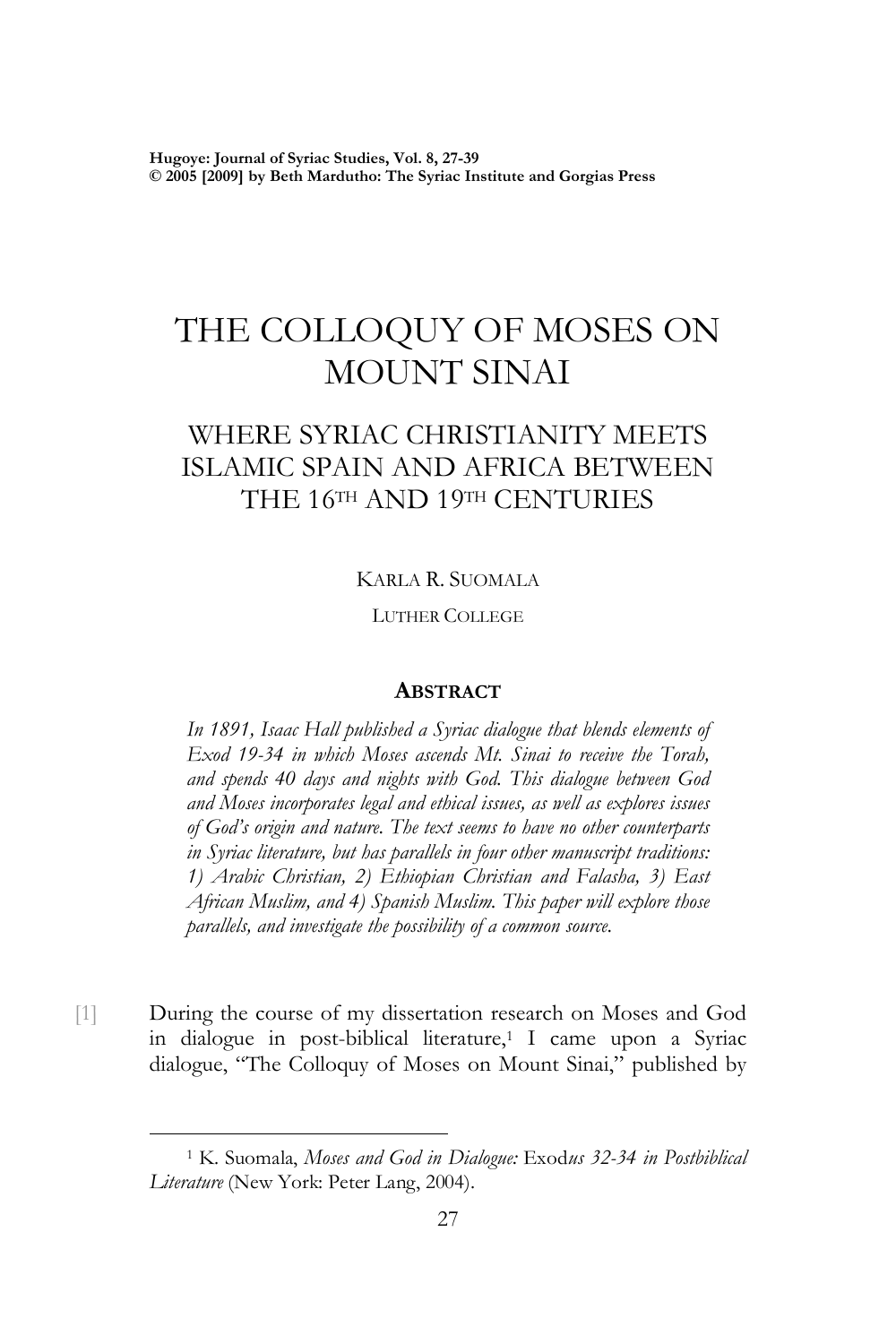Isaac Hall.2 The dialogue is set on Mt. Sinai and is loosely based on Exod 19-34. In this dialogue between Moses and God, Moses asks rather simple, straightforward questions. To each of the questions, God provides a response. Hall could not provide a date or setting for the text, although he speculated that it might have some connection to the East Syriac liturgical tradition. He notes that the text he received from a contact in Urmia in 1889 was part of a manuscript that also contained "The Story of Arsenius King of Egypt." This manuscript, along with two others that contain "The Colloquy," is held by the Houghton Library at Harvard University.3

[2] As part of his description of "The Colloquy," Hall points to the close connection between the Syriac and Arabic Christian manuscript tradition by noting the existence of three additional Karshuni versions.4 Graf demonstrates that "The Colloquy" is in fact well attested in Christian Arabic traditions, particularly Karshuni, and he suggests that the material in these manuscripts has Syriac origins.5 Most of the mss in this group are dated to the 16th and 17th centuries although there are at least four can be dated to the 15<sup>th</sup> century. One of the mss is dated as late as the 19<sup>th</sup> century.

 <sup>2</sup> I. Hall, "The Colloquy of Moses on Mount Sinai," *Hebraica* 7:3 (1891), 161-177. For the most recent bibliographical information on this manuscript tradition, see A. M. Denis, *Introduction à la littérature religieuse judéo-hellénisitque* I (Turnhout: Brepols, 2000), 467-468, and J.-C. Haelewyck, *Clavis apocryphum veteris testamenti* (Turnhout: Brepols, 1998), 94-95.<br><sup>3</sup> A. Desreumaux, "Un manuscript syriaque de Téhéran contenant des

apocryphes," *in Apocrypha. Revue International des Litt*é*rature Apocryphes* 5 (1994), 137-164, describes a Syriac ms in the Issayi 18 collection, and M. H. Goshen-Gottstein, *Syriac Manuscripts in the Harvard College Library: A Catalogue*, Harvard Semitic Studies 23 (Cambridge, MA: Harvard Univ. 1979), lists syr. 89, syr. 90, and syr. 166, the last being the ms to which Hall referred. 4 I. Hall, 161-162.

<sup>5</sup> G. Graf, *Geschichte der christlichen arabischen Literatur* I, *Studi e Testi* 118 (Vatican City: Biblioteca Apostolica Vaticana, 1944), 207-208, provides a full listing of Arabic Christian manuscripts. See also G. Troupeau, *Catalogue des manuscrits arabes chrétiens* I (Paris: Biliotheque nationale, 1972), mss 213, 275, 286, 5072.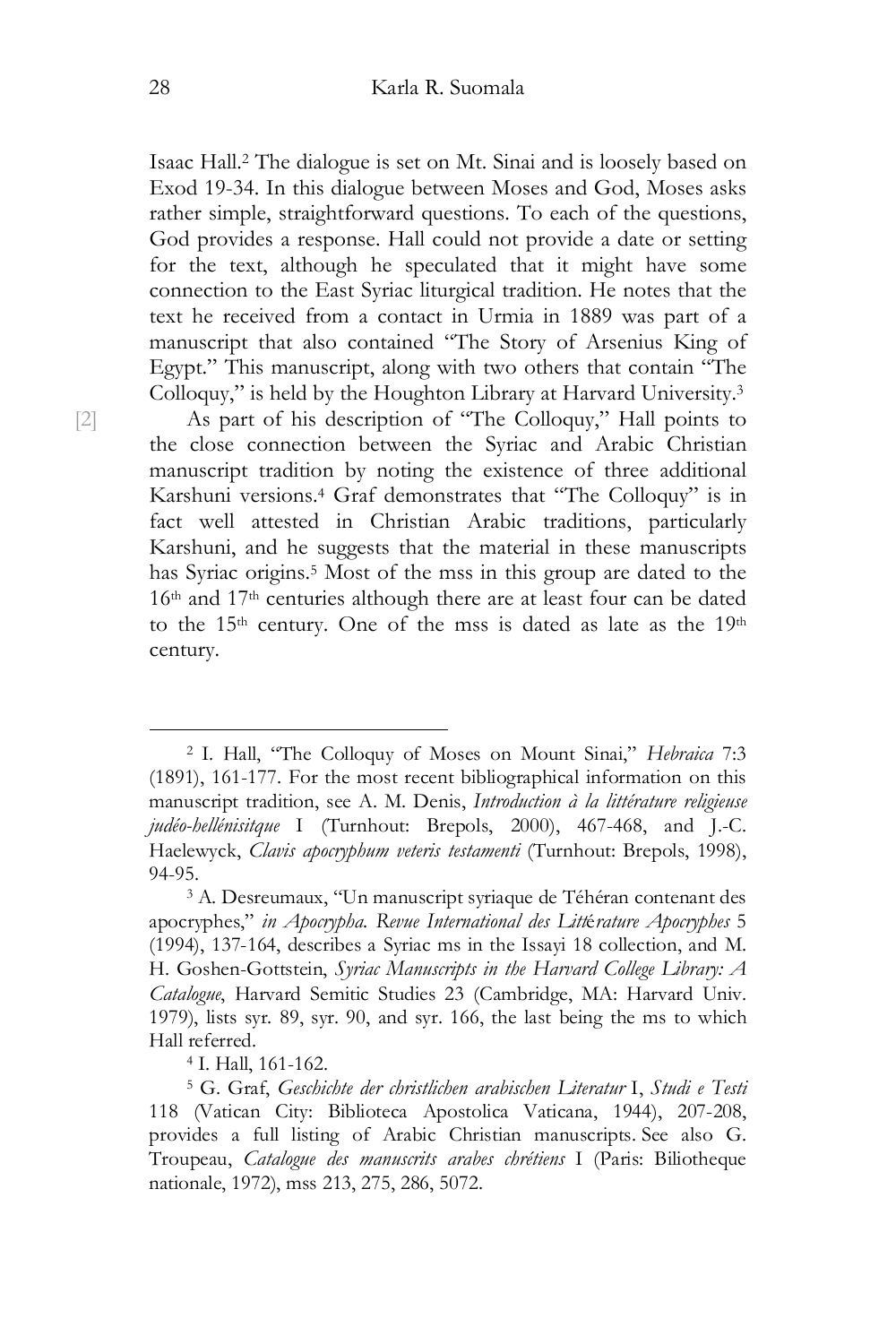[3] The Syriac "Colloquy," with respect to both form and content has no clear parallels within the Syriac literary tradition,<sup>6</sup> the wider Christian tradition,7 or even the classical Islamic tradition. At first glance, it would appear that there are parallels between "The Colloquy" and the numerous dialogues between Moses and God in rabbinic literature. However, upon closer examination, aside from the dialogue form, the content and the style of "The Colloquy" does not correspond to any of the rabbinic dialogues.<sup>8</sup>

[4] Is this text simply an anomaly? How can we account for it, given the lack of precedent in Jewish, Christian and Muslim literature? Interestingly, there are parallels, but not necessarily where one might expect to find them. In addition to the Syriac Christian manuscripts (including those in Arabic), dialogue texts with similar content and structure are found among: 1) Ethiopian Christians and Jews (Falashas), 2) Muslims of Mozambique (or perhaps Kenya), and 3) Spanish Muslims.

[5] Steven Kaplan has recently connected this Syriac text to both the Ethiopian Christian as well as Falasha traditions. He has published a translation of the Ge'ez version, *Nagara Muse*, of this dialogue, part of the Falasha corpus of literature which was received from the Ethiopian church with very few revisions.9 There are at least four manuscripts—three in the Faitlovich collection, and one in a private collection. The manuscripts include dates: two of them contain the years 1757/58 and one records 1754/55.

 <sup>6</sup> S. P. Brock examines Moses traditions and their origins in Syriac literature up through the Middle Ages in "Some Syriac Legends Concerning Moses," *Journal of Jewish Studies* 33 (Spr-Aut 1982), 237- 255. There are no dialogues between God and Moses that appear in among these legends. In addition, there are no parallels in Brock's examination of Syriac dispute poems or dialogue hymns, both of which are more stylized in form. See S. P. Brock, "Dialogue hymns of the Syriac Churches," *Sobernost* 5 (1983), 35-45, and "Syriac dispute-poems: the various types," in *Dispute Poems and Dialogues*, Orientalia Lovaniensia Analecta 42, ed. G. Reinink and H. Vanstiphout (Leuven: Department Orientalistiek, 1991), 109-19.<br><sup>7</sup> The Arabic Christian manuscripts do not really present us with a

parallel or a separate traditionin that they are so closely connected to the Syriac "Colloquy" and may in fact be based upon the Syriac. 8 K. Suomala, 91-153.

<sup>9</sup> S. Kaplan, *Les Falashas* (Turnhout, Belgium: Brepols, 1990), 97-105.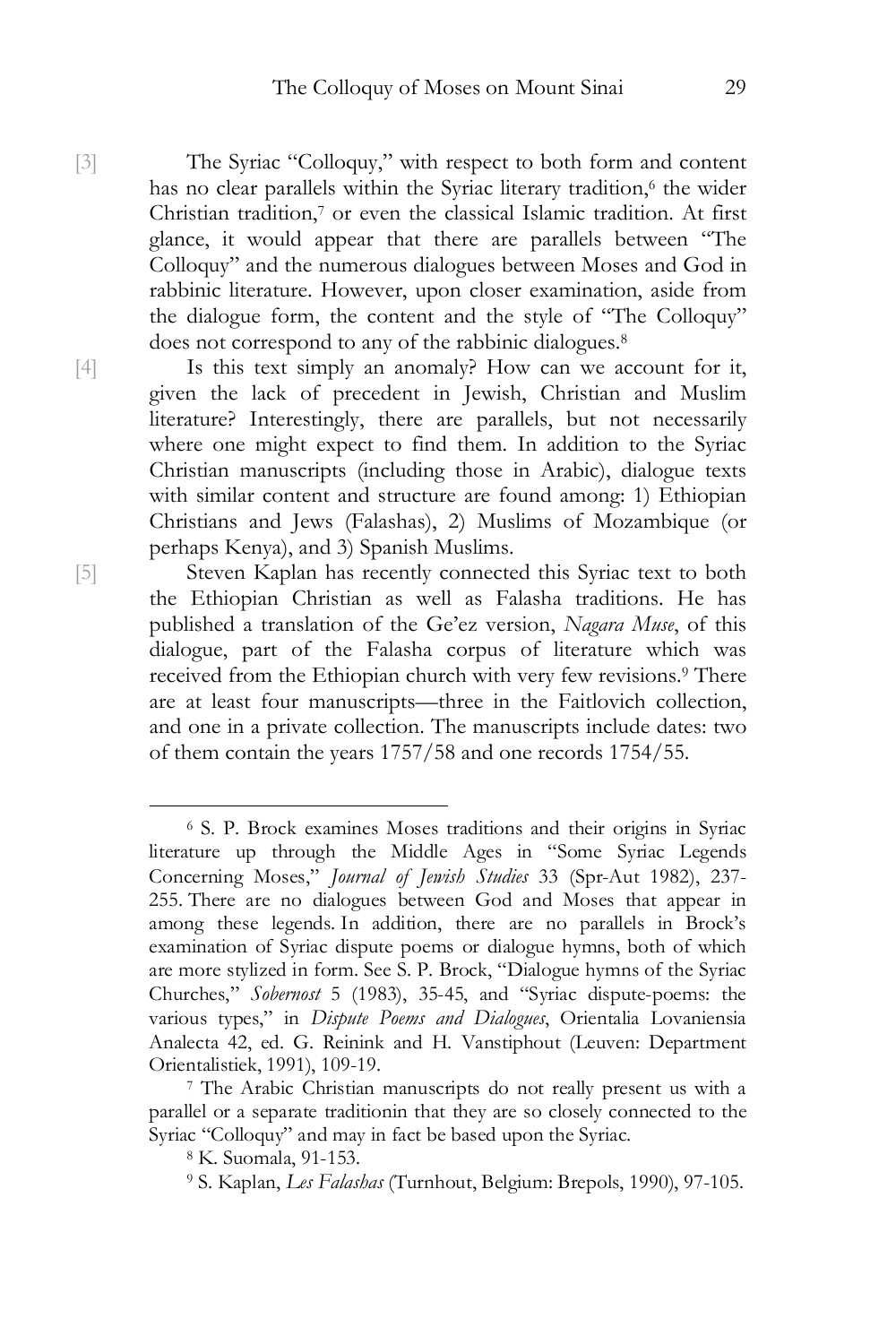[6] Another dialogue that appears connected to this group also originates in Africa. The Swahili *Epic of Moses (Utenzi wa Musa)* is considered among the first literary works discovered in northern Mozambique. Tentatively dated to the late nineteenth century, the text may have been written in Kenya. It is fairly close in length to the Syriac and Ge'ez texts, about 330 stanzas, and is written in the Utenzi poetic form. One of the three versions of this text found in a copy book by discovered by Prof. Eugeniusz Rzewuski of Warsaw University was translated by Jan Knappert.10

[7] Not finding specific precursors in either the Christian or Jewish literary traditions, I turned to Islamic biblical legend and commentary. As it turns out, there is a rather substantial manuscript tradition of dialogue texts involving Moses and God in sixteenth century Spain. These texts form part of the body of *aljamiado* and *morisco* literature—material written or transmitted by Spanish Muslims in Spanish with Arabic characters. The *aljamiado* period really only lasted for little more than a century, concluding in 1609, at which point a large portion of the population fled Spain for North Africa. These dialogues are dated not later than 1609, when the last of the *Moriscos* fled Spain. In these manuscripts there are direct parallels to the Syriac, Ge'ez, and Swahili dialogues both in form and in content—although theologically they are closer to the Swahili text. There are three manuscripts at la Real Academia de la Historia in Spain that contain these dialogues—Gay. T. 19, 8, and 13.11

[8] These dialogue texts are linked by form and content. The question and answer format or what in linguistic terms is called an adjacency pair (a completed verbal unit, i.e., a question and its answer, a request and its performance, a statement and a response) dominates each dialogue. In these dialogues, the central conversation partners are God and Moses, although characters such as Iblis and angels also make appearances and contribute to the dialogues.

[9] With respect to content, the questions that Moses asks fall into three categories: 1) those that pertain to ethical, moral, and ritual

 <sup>10</sup> J. Knappert, "Ritual and Creed in Moses' Conversation with God," in *Windows on the House of Islam*, ed. J. Renard (Berkeley: University of California Press, 1998), 78-84. 11 A. Vespertino Rodríguez, *Leyendas Aljamiadas y Moriscas sobre* 

*Personajes Bíblicos* (Madrid: Editorial Gredos, 1983).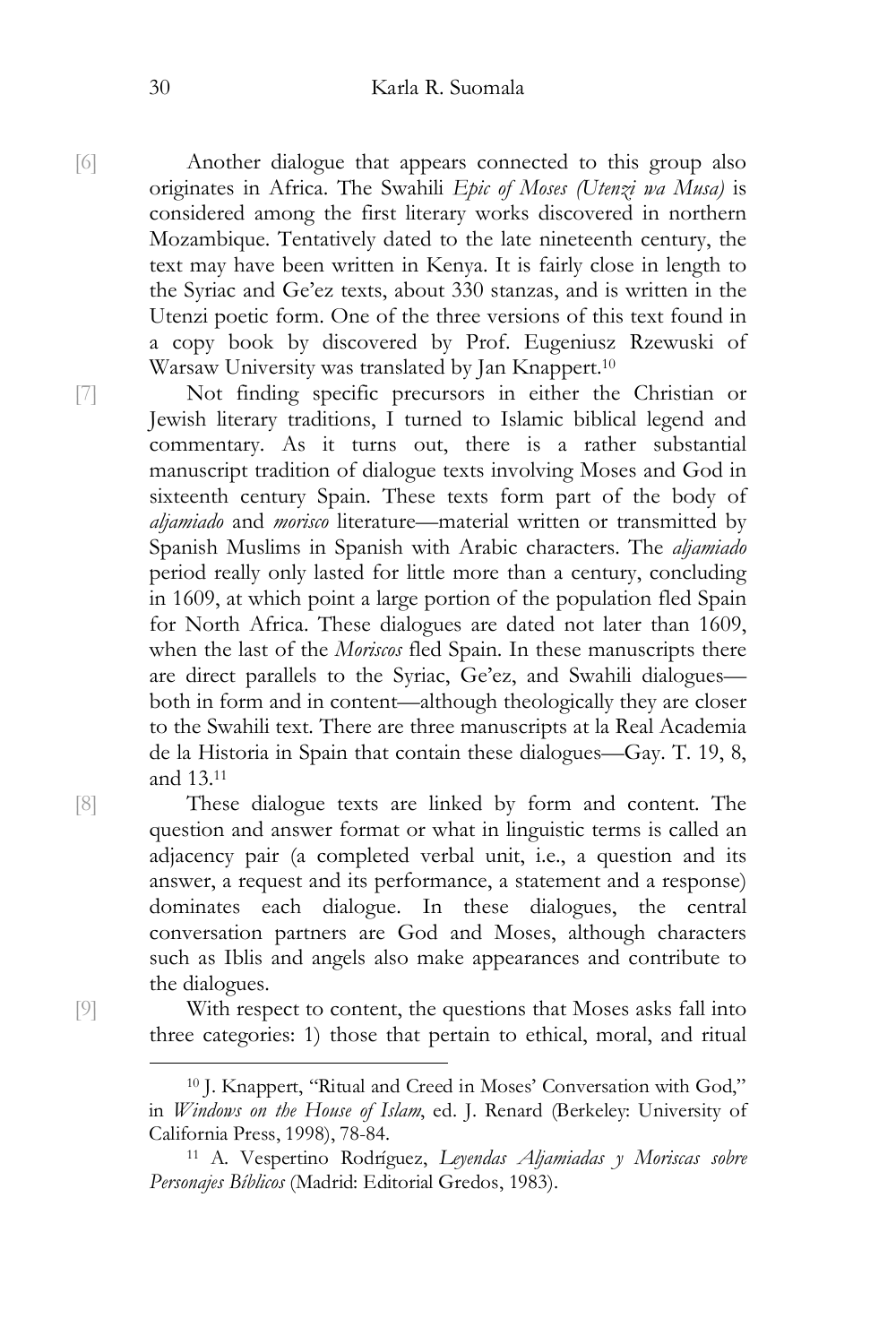issues, 2) those that reflect a desire to know more about the nature and origin of the Divine, and 3) those that pertain to final judgment and redemption. In the first category, each of the texts, to differing degrees, emphasizes care for the poor and the orphans, proper treatment of parents, burial rites and responsibilities, consistent prayer, avoiding anger, slander, oppression, bringing about peace, and honoring the neighbor. An example of concern about proper ritual occurs in each text when Moses asks God about a reward for the person who digs a grave:

#### **Syriac**

And Moses… said, He that digs the grave of a departed brother believer, what is his reward? And God said to him, I will clothe him with a robe of the light of my divinity, and I will pardon him [his] sins.<sup>12</sup>

#### **Ge'ez**

[Moses asks] What will you give to the one who digs a grave for his brother in the faith? [God responds] I will write his name in the Book of Life with the prophets the apostles, the martyrs and the saints.13 And I will place him in the Garden [paradise]…<sup>14</sup>

#### **Swahili**

The digger of graves will live in heaven. The one who buries his mother with love will live in a palace in paradise.<sup>15</sup>

#### **aljamiado**

[Moses asks] What will the reward be for the one who buries the deceased? [Allah responds] I will prepare for him a palace in paradise.<sup>16</sup>

[10] The general pattern found in these examples is one where Moses inquires as to the reward for a particular behavior (in other cases, he asks about the punishment), and God generally responds with a specific compensation—sometimes in this world, sometimes in the hereafter, and occasionally in both. The questions are short, and God's responses are equivalent in length, if not slightly longer.

 <sup>12</sup> I. Hall, 172.

<sup>13</sup> Clear allusion to the Christian base text, presumably the Syriac, of this dialogue.<br><sup>14</sup> S. Kaplan, 99 (translation is mine).

<sup>15</sup> J. Knappert, 81.

<sup>16</sup> A. Vespertino Rodríguez, 215-216.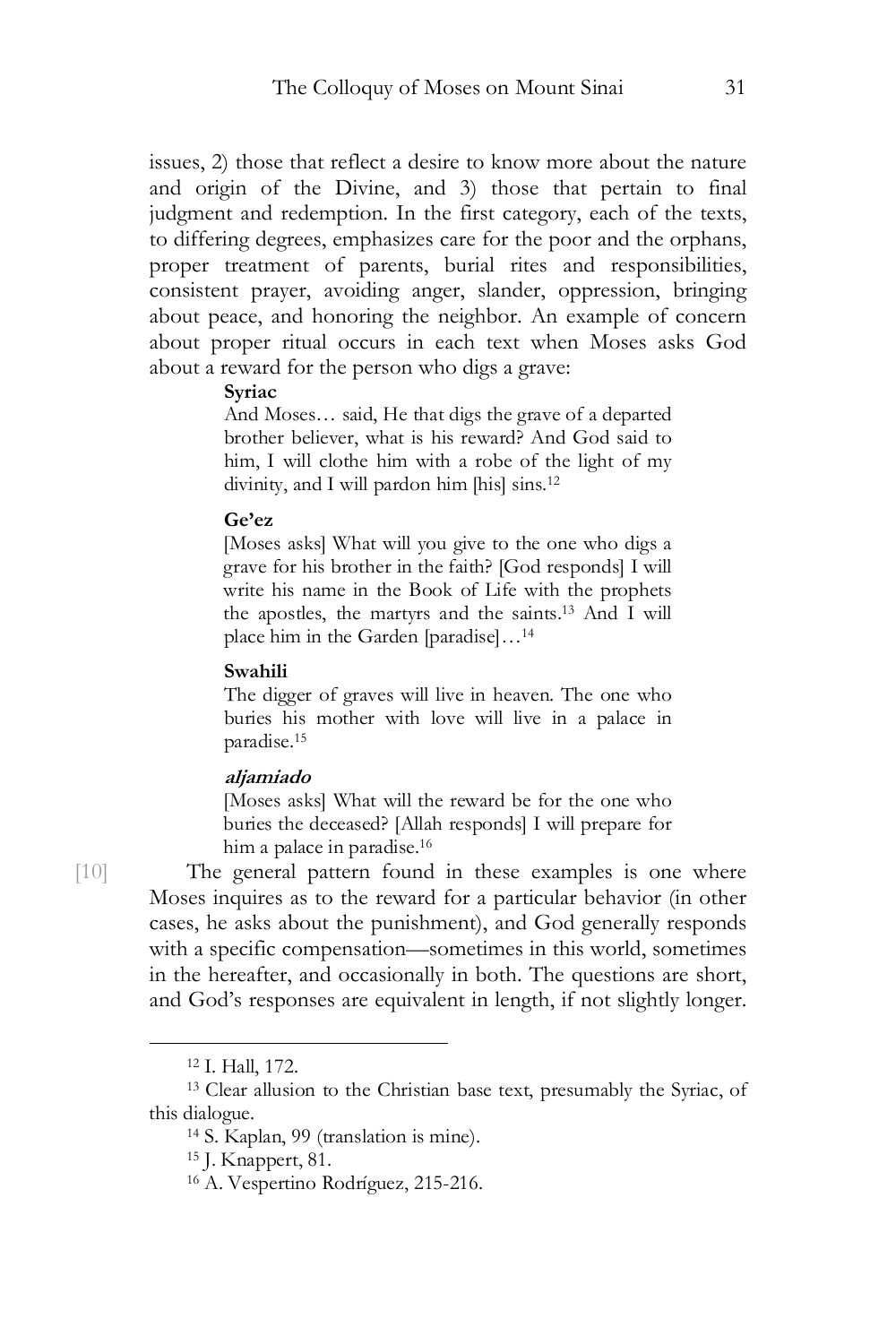In the texts above, the only text that does not indicate Moses' question is the Swahili, which tends to have fewer questions from Moses and longer monologues on God's part covering a wider area of issues. It appears as if Moses' questions are implied in the Swahili text, and the material takes on the character of a summary of the conversation between God and Moses.

[11] Very frequently in the four textual traditions under examination, the rewards and punishments are similar. For example, the only text above which does not specify paradise as part of the reward is the Syriac, but it does indicate "a robe of the light of my divinity."17 A typical example of where the four traditions do agree on rewards is when Moses wants to know what the one who walks with or carries the bier of the dead will receive. In each text, either sins or debts or both will be forgiven.

[12] A further ritual concern has to do with prayer. Interestingly, the Syriac and Ge'ez texts include rewards for those who pray at all of the appointed times throughout the day—in the evening, during the night when people sleep, before dawn, and at the third, sixth and ninth hours. The *aljamiado* and Swahili texts aren't as specific, for example:

#### **aljamiado**

[God asks] Moses, do you want me to hear and respond to your prayers? [Moses] said, Yes, Lord. [God responds] Then pray at night when people sleep.18

#### **Swahili**

[God says] Make your prayers numerous at every hour.<sup>19</sup>

The *aljamiado* texts indicate other times for prayer throughout the day, corresponding to Islamic practice, although they are not every three hours as found in the Syriac and Ge'ez texts, which reflect Christian practice.20

 <sup>17</sup> I. Hall, 172.

<sup>18</sup> A. Vespertino Rodríguez, 188-189.

<sup>19</sup> J. Knappert, 80.

<sup>&</sup>lt;sup>20</sup> Apparently the Falasha community did not adjust the prayer times, even though they considered themselves practicing Jews. It may be that because there is such overlap between Christian and Jewish practice in Ethiopia, the Falashas saw no need to make changes.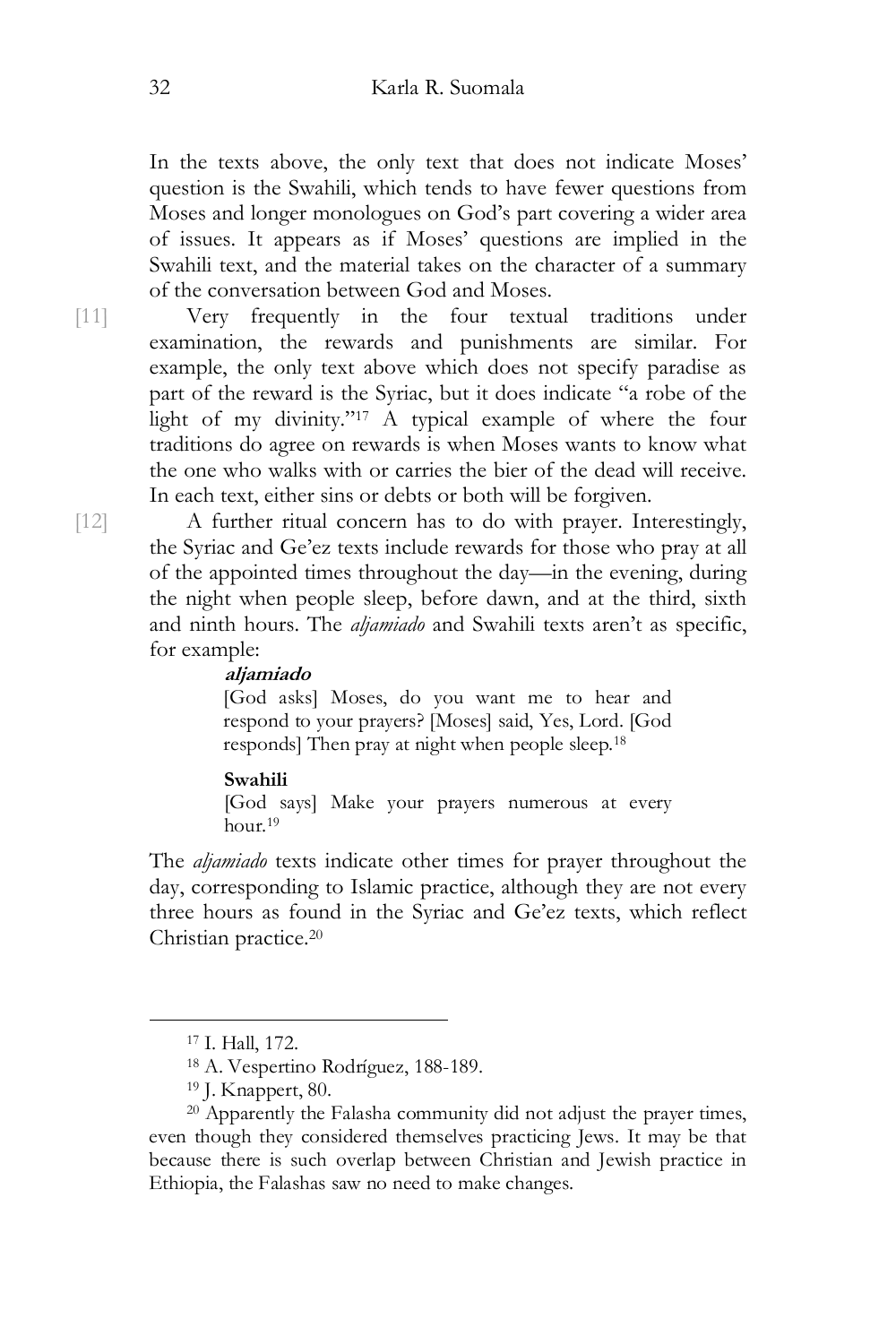[13] Concern for the 'other' is a key theme in all of these texts; whether it be parents, neighbors. widows, orphans, the hungry, the poor, a large part of the conversation between God and Moses has to do with these groups of people and their proper treatment. Each of the texts under study is very explicit, and some of them add significant detail in differentiating between these groups. A poor person, for example, might not have money, or clothing, food or shelter, or even friends. The Swahili text, though perhaps the least expansive, provides a good summary of the content found in each of the texts. Here God tells Moses to "respect your neighbor, be generous to the poor and to the orphans, and live in peace with all people," indicating proper behavior, and then concludes with positive reinforcement, "I will reward you later."21

[14] The second category of questions reflects Moses' desire to know more about the nature and origin of the Divine. For example, in each tradition Moses wants to be able to see God, very much like Exod 33:18-20, where Moses says "'Show me your glory, I pray.' And he said, 'I will make all my goodness pass before you…But,' he said, 'you cannot see my face; for no one shall see me and live.'" In the *aljamiado* texts, Iblis actually tempts Moses to ask this question.

#### **Syriac**

[Moses says] I beg you that I might see you with my eyes? [God responds] You are not able to see me, Moses. [Moses persists, saying] If I see you, I will tell the children of Israel that I have seen God, and I will speak the truth with them. [God commands] Arise, pray, O Moses.<sup>22</sup>

#### **Ge'ez**

[Moses says] O Lord, can I see you with my eyes? [God responds] O Moses, I will let you see me so that you can justly say that you have seen God who is above the water.

Moses pray and demand to see me.<sup>23</sup>

#### **Swahili**

[Moses says] My Lord! I wish to see you! [The narrator explains that] Moses saw what seemed like a valley of

 <sup>21</sup> J. Knappert, 84.

<sup>22</sup> I. Hall, 176.

<sup>23</sup> S. Kaplan, 104.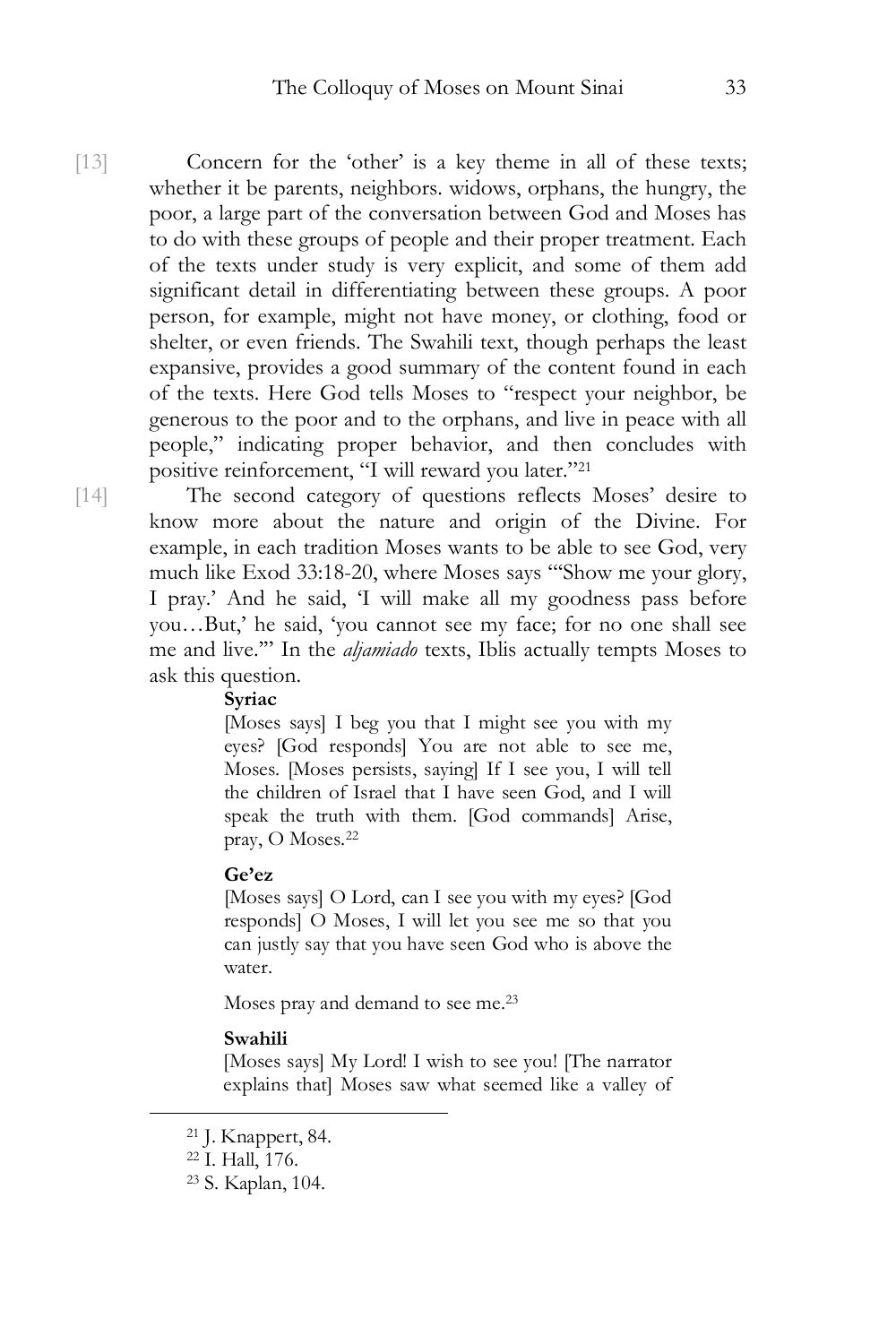bright light. He fainted again…he heard hundreds of angels calling him: Moses! You have sinned! The Lord cannot be seen! And Moses felt as if the mountains were crumbling and the earth was sinking away.<sup>24</sup>

#### **aljamiado**

[Moses says] Now show me yourself so that I might see you. [Allah responds] …O Moses, son of Imran, you have asked for a mighty thing… O Moses, you cannot see me.<sup>25</sup>

[Moses says] O my Lord, let me see your face. … [Allah responds] O Moses you cannot see me. [Moses persists] My Lord, as I hear your word [voice?] let me see your face because my community doubts.<sup>26</sup>

[15] The Swahili and *aljamiado* texts indicate that as a result of this request, the earth quakes and Moses faints for up to three days, at which point he is revived by God and his senses are restored. At the outset, God tells Moses in the Syriac, the Swahili and the *aljamiado* texts that this request cannot be granted. In the Syriac text, however, God finally allows Moses a glimpse of heaven, and in the *aljamiado* text, Moses faints when he sees a glimpse of God's grandeur. In the Ge'ez text, Moses sees God's presence but cannot perceive what is before him.

[16] Following this line of questioning, Moses also asks God in each of the texts where God lives or where God is, and where God was prior to the creation of the universe. The Syriac, Ge'ez, and *aljamiado* texts all have a similar progression of questions and answers: 1) Lord, are you near or far? God responds by saying that God is both above and below everything, and that God dwells in every place; 2) What is your clothing and your food? God responds variously; in the Syriac, for example, God says that the tears of sinners are food, and the praises of angels and the repentance of humans is clothing; 3) How did you exist before you created heaven and earth? God says that God resided with the holy throne; 4) What kind of throne was it? Where were you before the throne? Who was bearing the throne? Again, God answers these questions to various degrees in the dialogue texts. 5) O Lord, do you sleep? In each text we learn that God does not sleep, and God provides a

 <sup>24</sup> J. Knappert, 79.

<sup>25</sup> A. Vespertino Rodríguez, 170.

<sup>26</sup> Ibid, 197.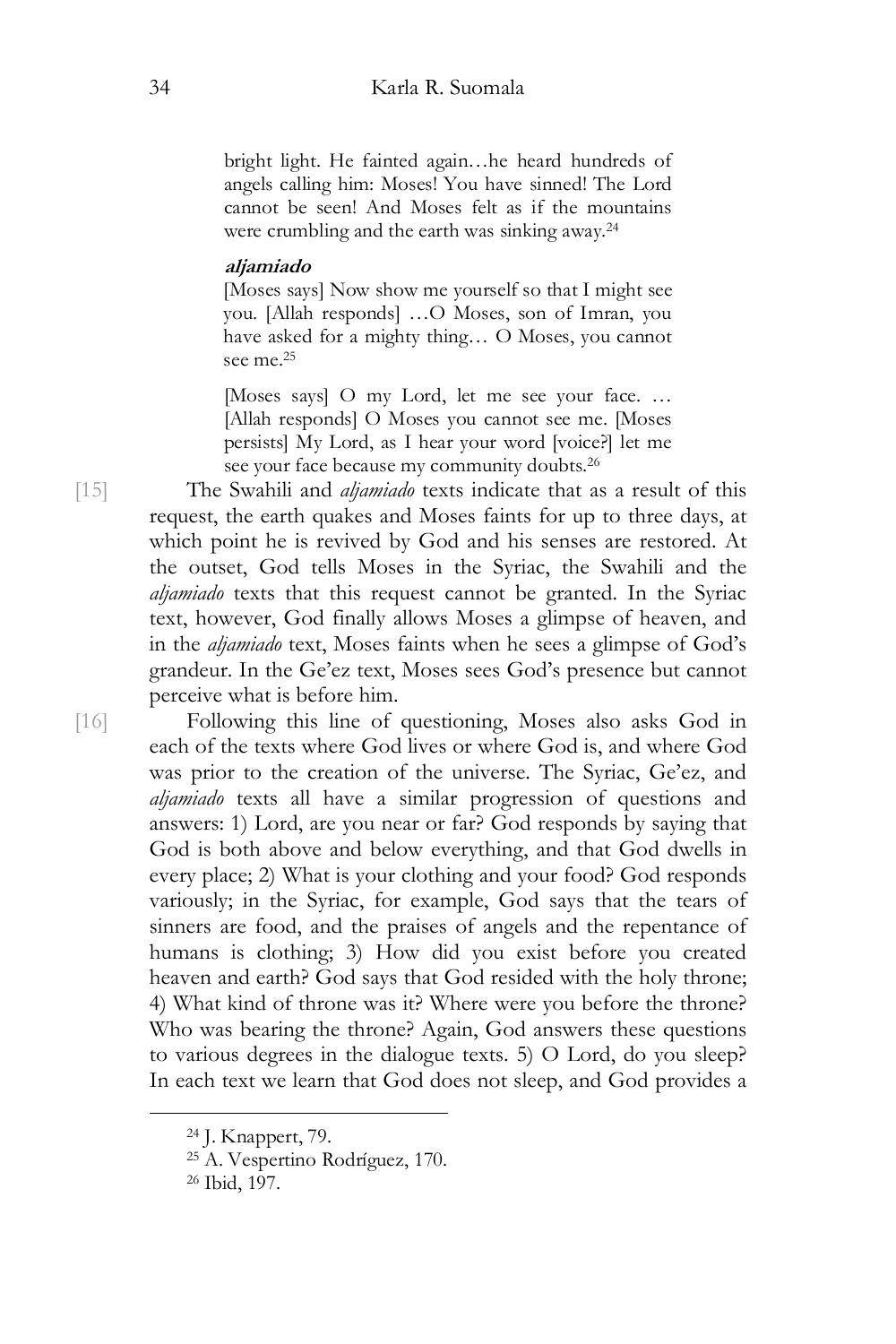parable to illustrate the point. The Swahili text is again probably the least expansive in this area, not asking as many questions but containing more of a summary of the questions asked in the other traditions.

[17] The third category of questions is addressed by all of the traditions except the Ge'ez text, which does not deal with a final judgment or redemption. The Syriac, the Swahili and the *aljamiado* traditions, however, connect Adam to both Moses and the contemporary audience being addressed. The Syriac text points to the redemption of Adam from Gehenna through Jesus Christ, and the restoration of Adam and his descendants to the Garden of Eden.

> O Moses, this is the word between me and your father Adam: After five thousand five hundred years I will descend to deliver him, and will pay his debts and sins; and I shall receive mocking, and spitting upon my face, and they shall fix nails in my hands and feet, and put on my head a crown of thorns, and smite me with a spear, and kill me; and they shall bury me, and I shall rise from the grave after three days; and I shall ascend to heaven and take up with me Adam and his children, and make him inherit the kingdom of heaven.<sup>27</sup>

[18] The *aljamiado* and Swahili texts, in contrast, point to numerous Adams with a final human Adam who is the ancestor of Moses as well as all human beings. Because this human Adam sinned, and was expelled from the Garden, all humans must die. These two traditions emphasize, however, that Allah will be with believers who follow his will which is encompassed in the five pillars of Islam.

> After that, Confessor, I created Adam, who would rule the jinns and make them his subjects. Listen carefully: this is not *your* Adam who was your ancestor, it was not the same person. This Adam lived for a thousand and ten years, then I took him away and replaced him with another king of the jinns. Many years later I created the human Adam and his wife, Eve. All their descendants will die at an unknown time, so remember to repent your sins daily, keep the fast in Ramadan…<sup>28</sup>

 <sup>27</sup> I. Hall, 177.

<sup>28</sup> J. Knappert, 84.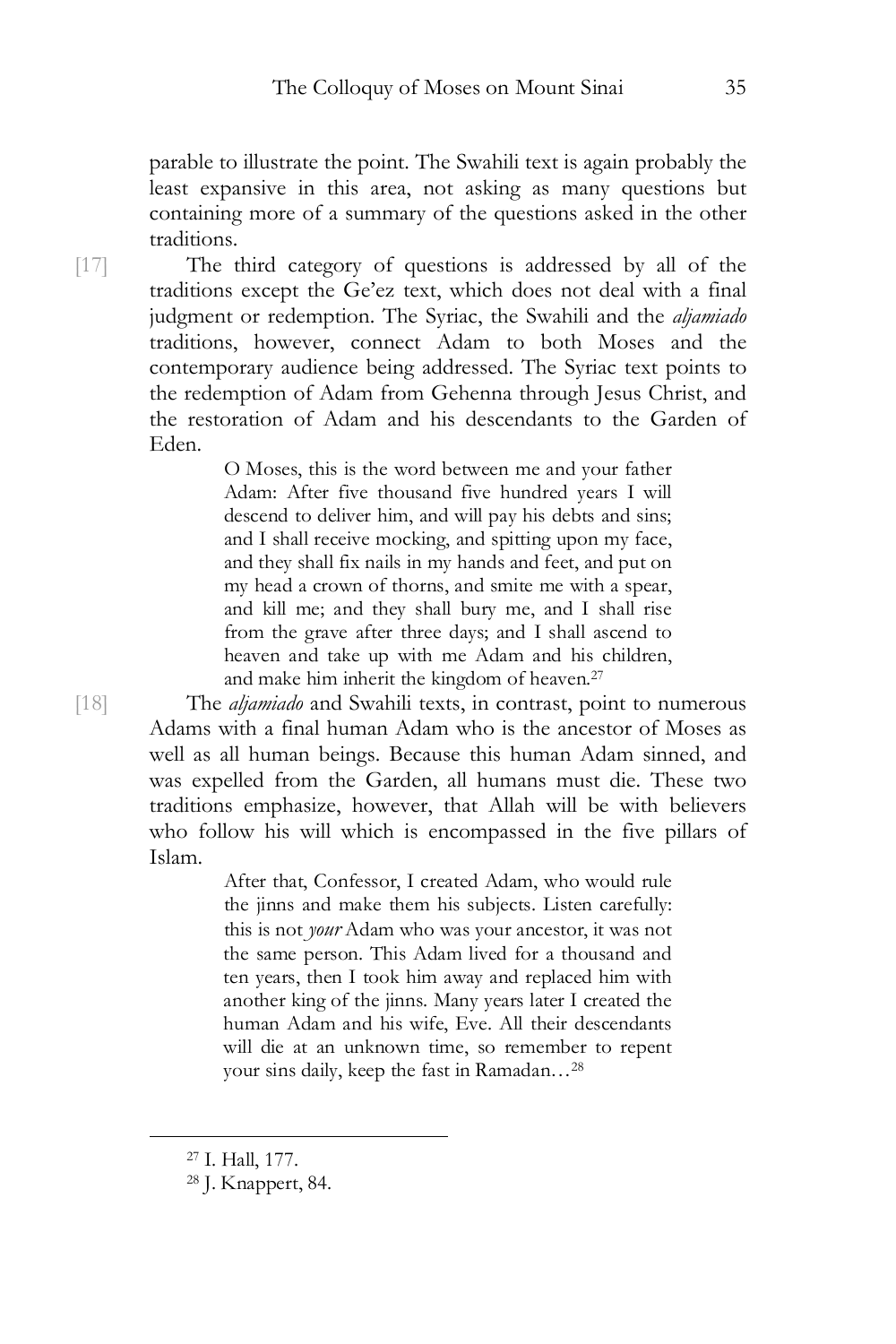The *aljamiado* texts provide further detail on the Adams that were created. In conversation with Moses, Allah says:

> …I created a man whose name was Adam, and he lived ten thousand years; he was not one of the angels, or a human, or even a jinn. After that I created another Adam, and still later another Adam, and yet another Adam, until I created ten thousand Adams. Each one lived ten thousand years. …and then after [Iblis] disobeyed me, and descended to earth, I created your father Adam and he lived one thousand years.<sup>29</sup>

[19] Overall, these texts also reflect some differences, primarily in the area of content. The religious bent of the authors of the Syriac, Swahili, and *aljamiado* texts becomes clear within just a few lines of each text with the exception of the Ge'ez text. Since the Ge'ez is so close to the Syriac text, it is not as easy to tell that it was used in a Falasha community. The *aljamiado* and Swahili texts mention Muhammed often, and Allah even commands Moses to pray for Muhammand and fellow Muslims. In both of these textual traditions, Moses becomes jealous of Muhammed, who has not even been born yet, and desires to know more about this man for whom he must pray. Moses asks Allah, "Who is Muhammed, O Lord, that I cannot approach you with saying a prayer for him?"30 While the Islamic texts are not polemical against either the Jewish or Christian communities, the Syriac text concludes with a strong anti-Jewish polemic:

…I will scatter [the Jews] through creation, and take from them the priesthood and the kingdom and the prophecy, and give them to be stained black, so that they shall be as dogs hated of every one.<sup>31</sup>

The Ge'ez text, which is otherwise so close to the Syriac, but represents Ethiopian Jews, logically does not include the polemic.

[20] Another interesting difference between the Syriac and the other texts in this tradition is with the nature of the prohibitions that Moses and God discuss. While in the Swahili and *aljamiado* texts, God prohibits fornication, the Syriac text goes into some

 <sup>29</sup> A. Vespertino Rodríguez, 179.

<sup>30</sup> Ibid, 174.

<sup>31</sup> I. Hall, 177.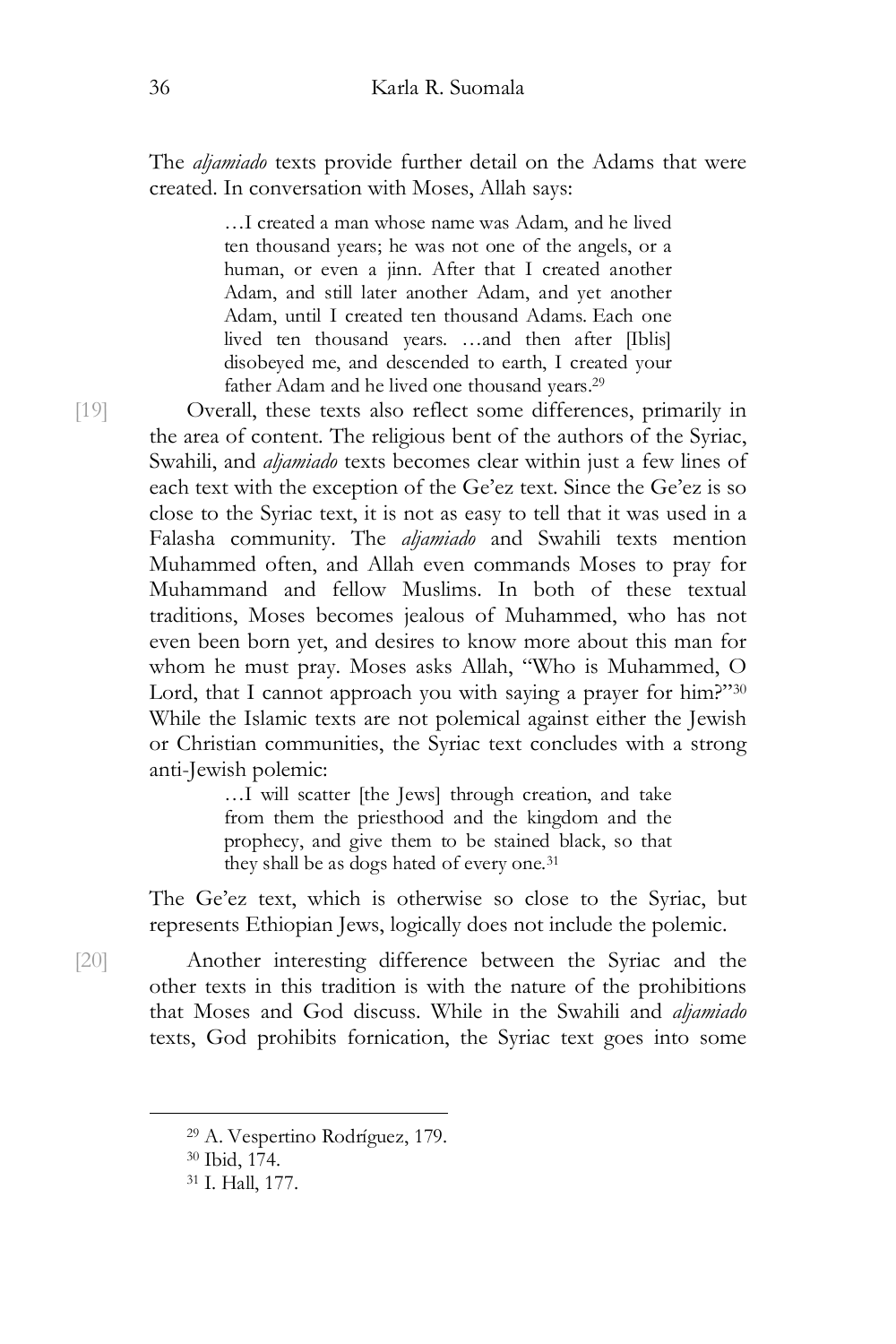detail about male sexual activity with boys, beasts or other men.32 There are explicit punishments indicated for the different types of sexual activity, as well as directions as to how one might atone for these sins. One wonders where the impetus arose for such an extensive discussion on this subject which is entirely absent from the other traditions.

[21] Based on this preliminary discussion, it seems clear that these texts have a common source, although it is not clear what that source is. The Syriac, Ge'ez, and Swahili texts all look as if they relate in some way to a larger tradition, such as the one represented in the *aljamiado* tradition. At this point there are three fairly extensive *aljamiado* dialogues, and they contain almost every feature found in the later texts discussed here. Did the *Moriscos* in Spain originate this Moses tradition? It does not seem likely, given the condition of the community in the sixteenth century.33 These Spanish Muslims were a remnant of the former Islamic population in Spain, and they were fighting a loosing battle against persecution, exile or assimilation. The texts themselves show a people who had lost their Arabic language skills, but had not gained literary Spanish proficiency in their place. The Arabic words in the texts are often used improperly, or are completely misunderstood. The author or authors did not seem to have a grasp of either Spanish or Arabic grammar. Finally, among the texts dealing with biblical characters or themes, there are very few original compositions. Most of the ideas in the *aljamiado* texts can be traced back to Medieval Islamic literature, commentary, or hadith material.

[22] To date, I have not encountered a tradition in medieval Islamic texts which closely matches the material in this grouping. Obvious places to start would be commentators like Al-Kisai and Al-Ṭabari, but neither contains Moses material that is similar in form or content to these dialogues. This does not mean, however, that such an "ur-tradition" does not exist in Islamic literature. In even a cursory examination of these texts, it becomes clear that the concerns addressed are very close to those found in the Quran itself and in the hadith material—especially the emphasis on proper treatment of the poor, the hungry, orphans, widows, parents, the

 <sup>32</sup> Ibid, 173.

<sup>33</sup> L. Lopez-Baralt, *Islam in Spanish Literature: from the Middle Ages to the Present*, trans. A. Hurley (Leiden: E.J. Brill, 1992), 171-189.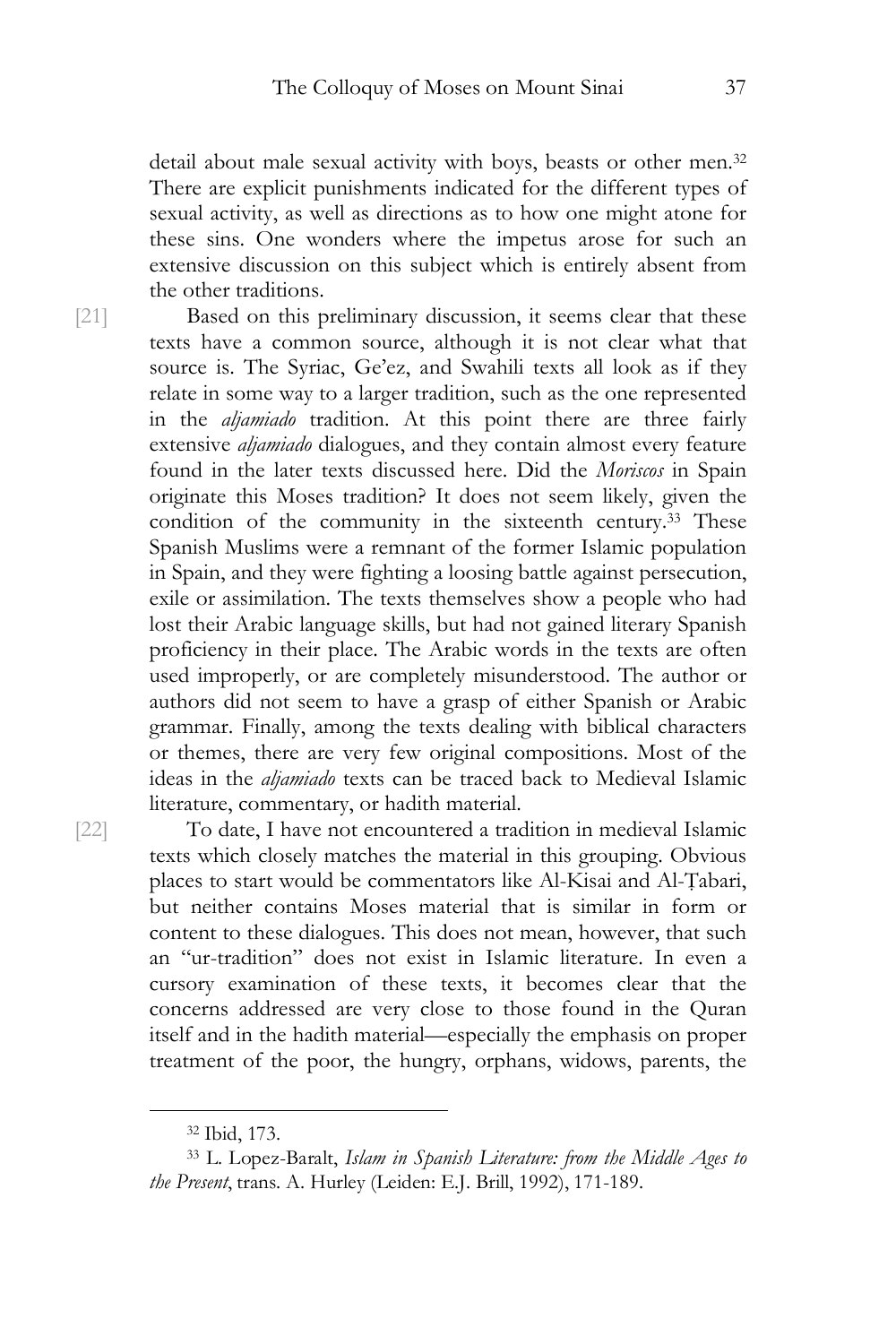oppressed, and the dead, along with a great deal of attention on prayer, lending money, associating with righteous people, and sexual behavior. In addition, the reward/punishment schema is found throughout the Koran—particularly in relation to salvation or damnation, which are central issues in these texts.

[23] Given the fact that "The Colloquy" is widely attested in Christian Arabic, one might investigate connections between the Arabic mss and the Islamic traditions. Interestingly, there are no such Muslim dialogues in Arabic. It is clear that the authors of the *aljamiado* texts did not know Arabic very well, if at all, and that even their Spanish lacked polish. Since there are no other examples of this type of dialogue in Christian literature, and the dialogues in Jewish literature don't really correspond in terms of style and content,34 it is possible that these dialogues have all been influenced by some earlier, and fairly prominent, Islamic Moses tradition.

### **BIBLIOGRAPHY**

- Brock, S.P., "Some Syriac Legends Concerning Moses," *Journal of Jewish Studies* 33 (Spr-Aut 1982), 237-255.
- —. "Dialogue hymns of the Syriac Churches," *Sobernost* 5 (1983), 35-45.
- —. "Syriac dispute-poems: the various types," in *Dispute Poems and Dialogues, Orientalia Lovaniensia Analecta* 42, ed. G. Reinink

 <sup>34</sup> Jewish tradition might have had some influence on the questions dealing with God's nature which is an important theme in rabbinic and especially medieval Jewish literature. Unfortunately, the specific questions that Moses poses in these texts are not found in either corpus. The only passages that come close are those in Numbers and Deuteronomy Rabbah which talk about the possibility of God eating. The Rabbis conclude that God does not eat. Another group of midrashic passages deal with whether or not God sleeps—very much like the passages under study here—and the Rabbis conclude that God does not sleep either. A few rabbinic passages deal with where God resides in heaven and provide descriptions of the throne. Exodus Rabbah 23:13, for example, incorporates the image found in the Syriac text that God's throne is borne by four angels in the forms of a human, an eagle, a lion, and a bull. Beyond these slight similarities in theme, however, there is nothing specific that connects these four textual traditions to Jewish literature of either the rabbinic or medieval period in any substantial way.